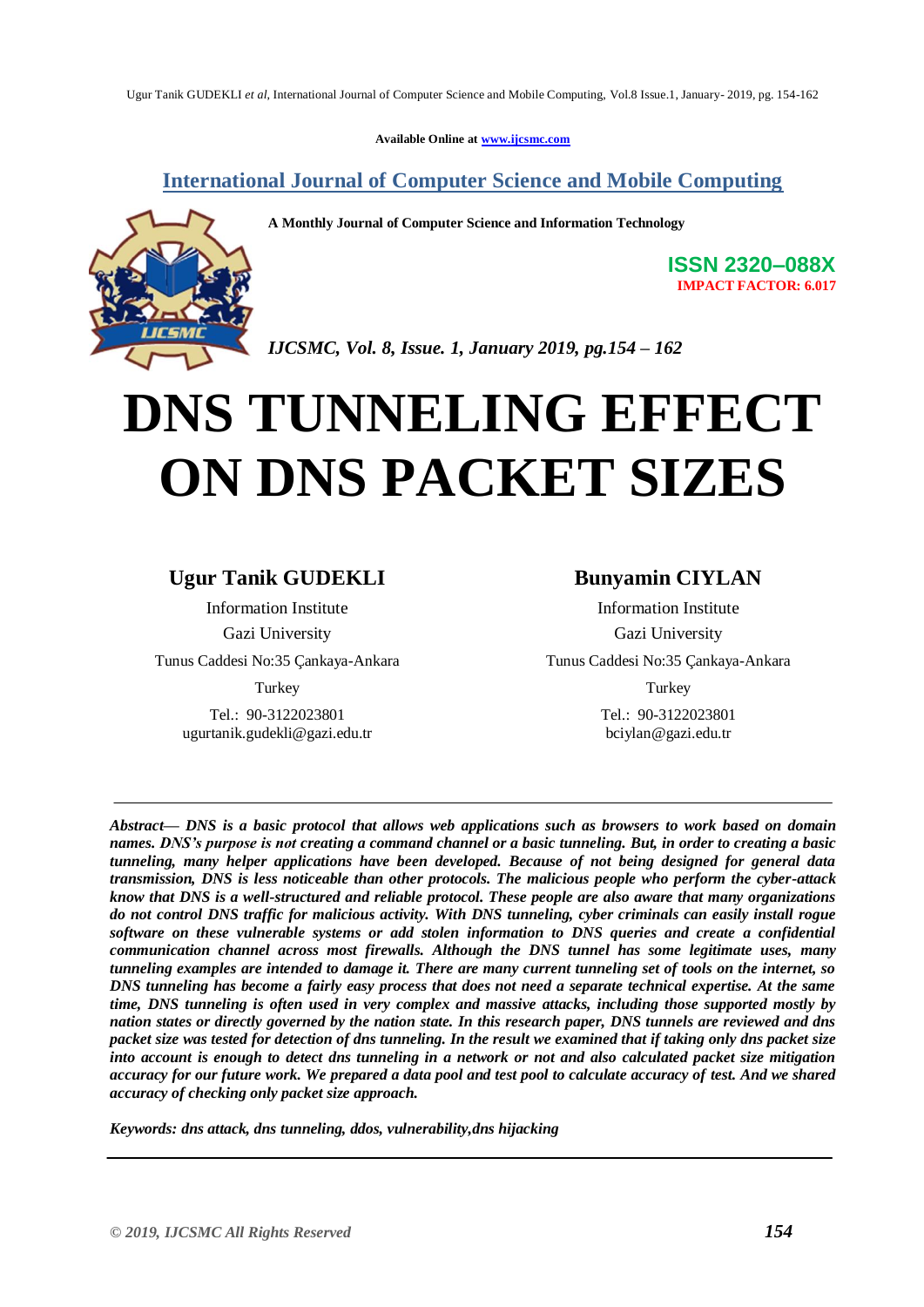#### **I. INTRODUCTION**

Until these days, at organizations DNS Tunneling implementation was a bit difficult, so we have been feeling more secure. But with last improvements of several tools which can easily getting data from a network. [1] So these improvements become a threat for all of us.

With this research we reviewed and analyzed on package size changes especially when the tunneling is open. There are a few approaches to detect dns tunneling today. We can accept them in 2 groups; payload detection approaches and traffic analysis approaches.

One of the technique for determining the payload analysis is doing an analyze for the size of the request and the response queries. In Bianco's blog post (2006) the author describes a method for describing suspicious DNS tunneling traffic according to the ratio of source and destination sizes. [2]

Van Horenbeeck and Butler named researchers tell that DNS tunnels can be detected by exploiting the entropy values of interrogated domains in their studies. [3]

One method of detecting tunneling is to look for a particular character string in DNS names. Real / legal DNS name lengths tend to be generally short, while coded domain names are more flexible and have a large character set. For this reason, in a study presented in 2011, it was proposed to look at the percentage of the numeric characters in the domain names (Bilge, 2011). [4]

The use of character frequency analyzes to detect domain names generated by DNS tunneling has also been proposed as a different study when real / legal domain names are thought to be understood at a certain level in common language constructs. (Born, 2010). [5]

Searching for records that are not commonly used by a generic client, such as txt, is another method of tunnel detection. (Pietraszek, 2004). [6]

One of the basic methods is to observe the high amount of traffic that occurs in a specific domain (Butler, 2011). [7]

Geographic considerations are another factor that can be used in detection methods. As recommended by Skoudis in 2012, 'Large amounts of DNS traffic to parts of the world where you do not do business'. [8]

The number of hostnames for a given domain can also be used as a responder. (Guy, 2009). DNS tunnel programs require a unique host name for each request. This can lead to a much larger number than a typical normal domain name. [9]

In our works we will try to implement a point scoring system to detect dns tunneling activities. In point scoring system each control will have a coefficient. Firstly, we will study to understand packet size coefficient with checking and explaining dns tunneling affect to dns packet size in this paper.

We explained DNS, how it works and its vulnerabilities in place in section II in detail and continued with explaining DNS Tunneling with tunneling tools in section III. In section IV we shared out measure result with a tunneling tool on DNS packets. And we summarized the result and future works in conclusion, section IV.

#### **II. DNS**

#### *A. Overview*

Technological DNS is a distributed naming system that uses linked DNS servers in a hierarchical structure. DNS translates domain names into IP addresses and vice versa. The DNS namespace is hierarchically organized. A domain name is a subnet of a namespace. Top-level domains (called TLDs) are located just below the root register. A domain name is made up of smaller units called zones. Internet activities such as web browsing require users to rely on DNS to quickly access the information needed to connect to remote main servers. DNS mapping is distributed over the internet in the authority hierarchy. [10]

There are usually dedicated IP address ranges and assigned domain names assigned to governments, universities and organizations, as well as Internet providers and companies to access their web pages; DNS servers are usually run to manage the mapping of these domains to these reserved IP addresses. Most URLs are created on the domain names of web servers to respond to client requests. [10]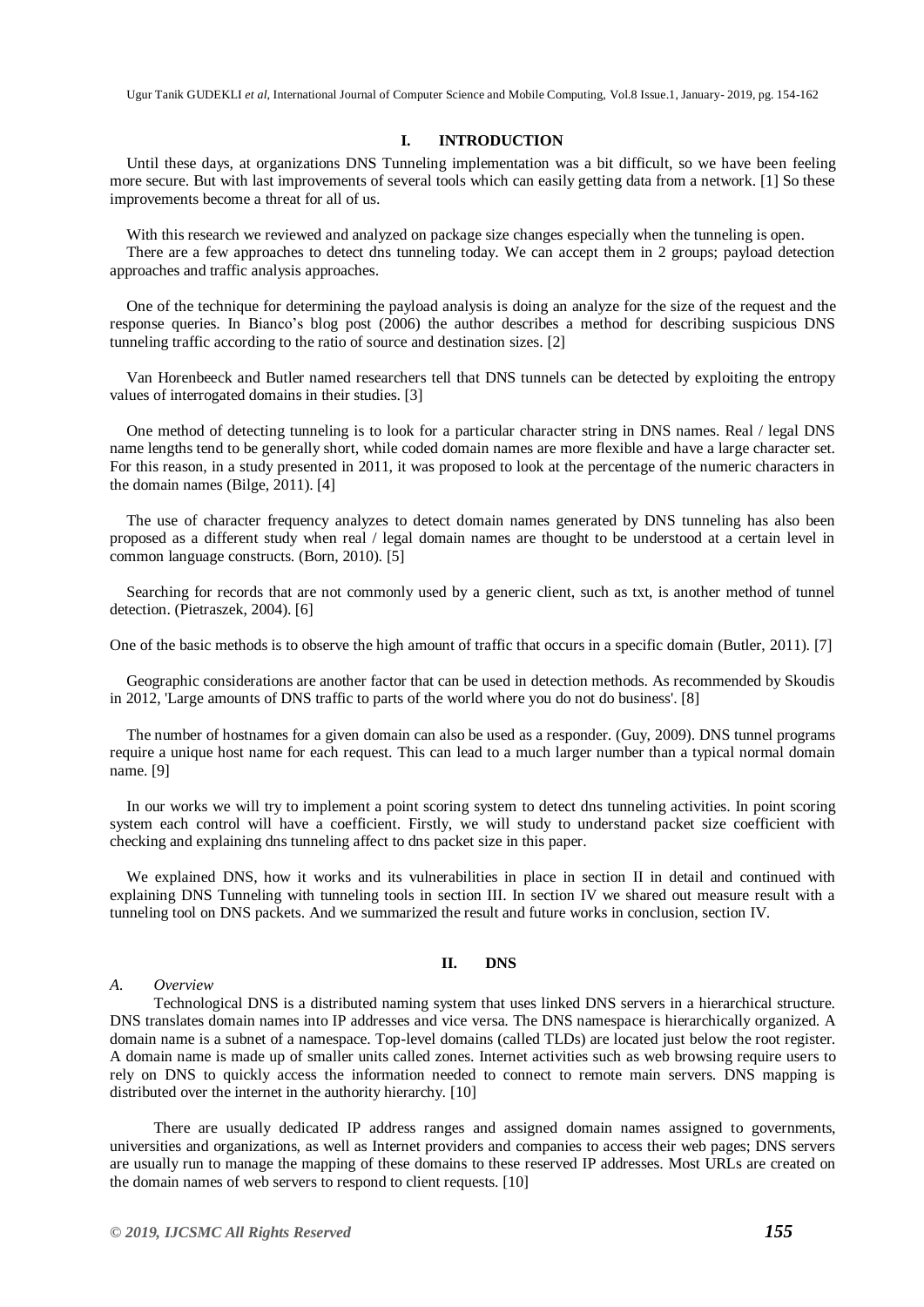DNS A client / server network communication system in which DNS clients request and receive responses from DNS servers. Requests that contain a name that allows the server to return the IP address are called forward DNS lookups. Requests known as reverse DNS lookups are also supported. [10]

DNS database systems are in the hierarchy of a specially customized database server. When a Web browser makes a request that includes Internet domain names, a piece of software, often referred to as a DNS resolver that is included in the network operating system, communicates primarily with a DNS server to determine the IP address of the requested server. If the DNS server does not have the necessary mapping associated with that request, it will forward this request to a different top-level DNS server in the hierarchy itself. [10]

After sending various routing and authorization messages in the DNS hierarchy, the IP address of the given host arrives at the DNS resolver and the resolver completes the request over the Internet Protocol. [10]

DNS also includes support for request caching and redundancy control. Most network operating systems provide the configuration of primary, secondary and tertiary DNS servers that can serve customers' initial requests. [10]

#### *B. DNS Vulnerabilities*

In recent widespread network penetration testing, there are many security vulnerabilities around the organization's DNS servers. Attackers who exploit this vulnerability also develop many attacks on DNS. Nearly all applications, including networked web browsing, e-mail, e-commerce, and IP telephony systems, are largely DNSbound, so many cyber-attacks that target DNS are causing organizations to face greater financial and administrative risk. [11]

DNS servers can be expressed as phone books of the Internet environment. They maintain Internet Protocol (IP) addresses and do bi-directional translations. It is easier for people to search for domains and remember their domain names, but the same web browsers need IP addresses to connect to a web server; domain names must be converted to IP addresses. [11]

The two most common types of attacks that target DNS are: DNS cache poisoning and DNS amplification known as the type of service-blocking attack. [11]

DDoS attacks targeting the DNS are extremely effective and can often be difficult to prevent. No matter how strong the infrastructure of the applications, the slowdown or crumbling of applications can occur if the DNS infrastructure is overwhelmed by intense attack requests. [11]

If we will examine how can we reduce the risk of DNS upgrade attacks on domain names; Beginning by modifying the configuration of owned "open" recursive DNS servers will be the first step. So this type of attack will not be very effective. In some cases, a recursive DNS server can also be configured to make recursive queries only on behalf of previously granted IP addresses (see Fig.1 below). A co-operation with the internet service provider may be used to use the source IP authentication to reject DNS traffic with fake IP addresses before reaching the domain. Using specialized devices and ready DDoS mitigation services to reduce DDoS attacks will also be an alternative method of protection for some organizations. [11]



Fig.1 DNS Overview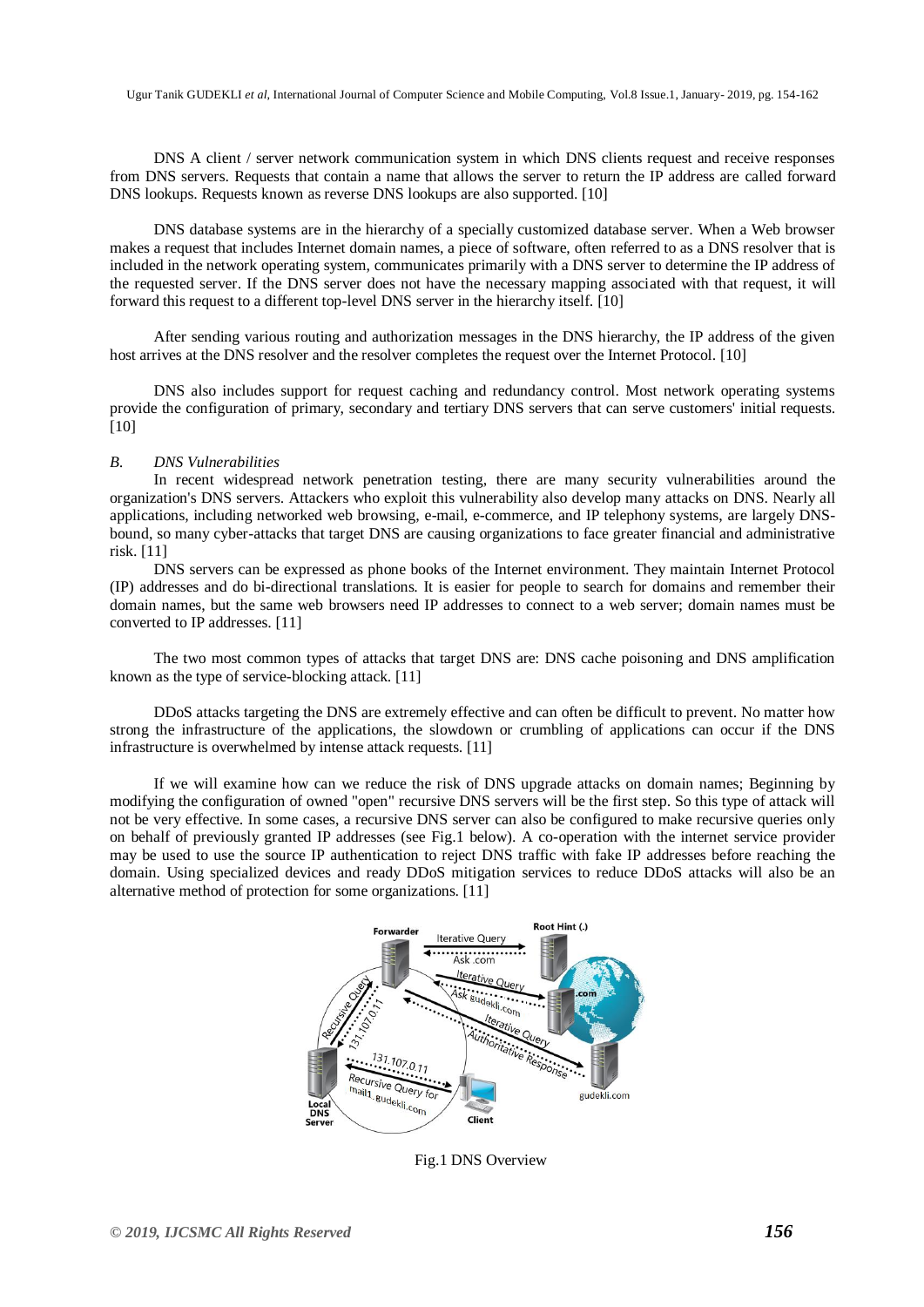In DNS cache poisoning, also known as DNS spoofing, hackers can upload spoofed data to the cache of a DNS server and redirect traffic to a malicious site by returning an incorrect IP address. Thus, hackers use a variety of vulnerabilities in the DNS software to load fake information, called poison, into DNS caches. To prevent this, DNS servers must verify that the DNS responses they receive from other servers are authentic; otherwise they can cache and present poisonous entries to the user and mislead them. [11]

The most effective way to protect against DNS cache poisoning is to ensure that DNS servers are up-to-date and correctly configured to have the latest security features of their software. For example, Domain Name System Security Extensions (DNSSEC) provide secure DNS authentication and reduce the risk of cache poisoning. [11]

If we look at other security measures; firewalls and intrusion prevention systems (IPS) provide security against DNS attacks and prevent attackers from taking over the administration of servers. Also using a network traffic analyzer, alerts can be received for traffic originating from malicious DNS queries on the network. I listed and explained a few DNS Vulnerability before DNS Tunneling topic.

#### *1) DDoS*

In a commonly known DDoS attack, an attacker obtains authorization in the system by taking advantage of a security vulnerability in a computer system and mastering itself. The attack master system finds systems with other security vulnerabilities and takes control by infecting these systems with malicious software or by bypassing authentication checks. [11]

A system under the control of a malware or any device connected to the network is called a zombie or bot. An attacker is creating a control server to command the networked bot called a botnet. The person controlling this botnet is also called the botnet master. Botnets can contain any number of bots; botnets of tens or hundreds of thousands of nodes are becoming increasingly widespread today and may not be the upper limit of their size. [11]

#### *2) DNS Amplification Attacks*

DNS upgrade is a method that used in DDoS attacks against DNS servers deployed in "recursive" configurations. Recursion is a commonly used useful and necessary DNS feature that allows domain name resolution to be transferred to a dairy level domain name server. However, attackers have begun to use "open" DNS servers, which cannot be controlled or whose authority cannot be controlled, to perform more effective DDoS attacks. [11]

#### *3) DNS Hijacking*

DNS Hijacking is a process which hackers can redirect a computer's TCP / IP settings to another pre-built DNS and present it to users. DNS Hijacking is a fraud method and often used as a phishing attack.

For DNS Hijacking, installing a malicious software to victim's computer is a prerequsite. The results of the DNS query of the victim's computer sent by this software to a different result. Thus, the user thinks that he has entered the original website, but in actual fact he is directed to the hacker-managed website.

The DNS Hijacking process is often used by hackers for phishing attacks called phishing. Internet service providers can do this to prevent access to a site. For example, if a different page is encountered when accessing a banned website, the service provider actually uses some kind of DNS Hijacking method. [11]

#### *4) Cache Poisoning*

Caching of content on the web to improve performance on the server and client side is a commonly used improvement method. Unfortunately, the protocol used in the caching process only performs some server-side checks. The lack of authentication for this reason makes it possible for attackers to create an attack method called cache poisoning.

In the event of cache poisoning, users accessing the poisoned web cache can view illegal content or content created by an attacker, or they can be redirected to an attacker-generated URL. This effect continues until the poisoned cache is cleared. Integrity technologies such as SRI (Sub report integrity) can be used to protect against this attack.

For cache poisoning in general, the following approach works:

- The attacker will examine vulnerabilities in the code contained in the web content and use them to add unwanted headers to the http head.

-Shielder deletes cached content from the original cache server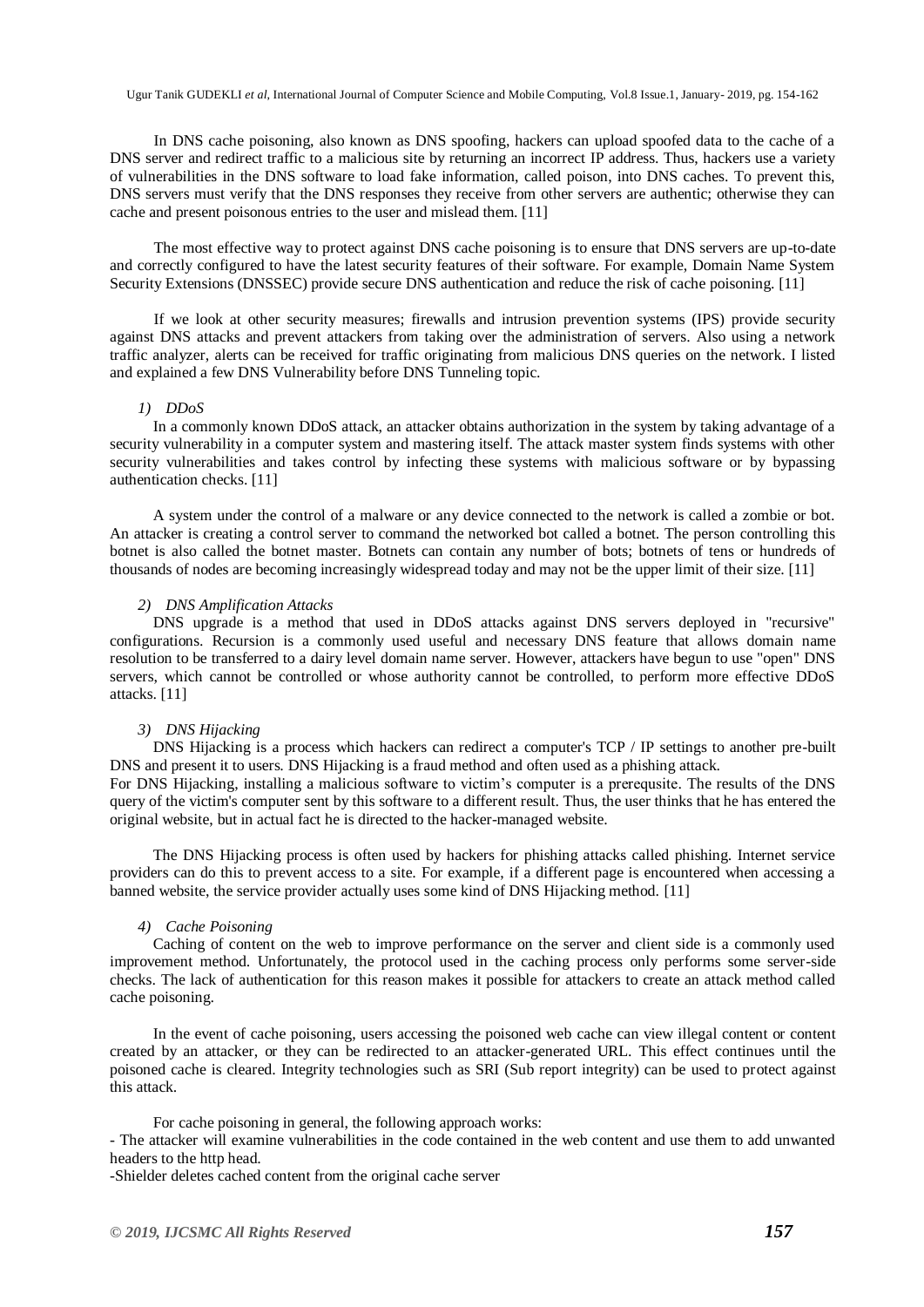-The stealthy client sends specially crafted requests to the cache server to send custom malicious requests.

- Unwanted malware is placed and stored in the cache server.

As a result, web sites are becoming obsolete in this attack method, creating a distrust for users who use these sites. Using tools like DNSSEC to protect against this attack is a common method. [11]

#### **III. DNS TUNNELING**

DNS tunneling is a method that creating a secret communication channel between a computer in the network and an illegal server outside the network. Hackers use this method for command execution and control, data leakage or tunneling within any internet protocol traffic. Because of not designing data transfer environment with DNS, security professionals can easily ignore this threat of malicious communication or data leakage. [12]

Therefore, it is important to ensure that DNS requests are correctly monitored to create a secure environment. If there is evidence of data leakage or evidence of DNS tunneling, the necessary measures should be taken by reviewing DNS monitoring logs or examining query histories. Whether or not DNS tunneling can be detected by performing load analysis or traffic analysis. The density or size of the requests can be used to determine the tunneling. [12]

The combined use of these two analysis methods provides a stronger framework for taking measures against DNS tunneling and other threats.. [12]

#### *A. DNS Tunneling Tools*

There are a few DNS Tunneling tools today. We will summarize a few of them in this section.

#### *1) Dns2tcp*

The Dns2tcp tool is an application that allows TCP traffic to be tunneled using DNS traffic. Basically the Dns2tcp tool has two main components. The first is Dns2tcpd, which is usually run on a remote server, and the second is Dns2tcpc, which runs as a client. [12]

A configuration file on the server contains a list of resources that it has. Each source is a local or remote service that listens for TCP connections. The client application listens for a predefined TCP connection and forwards incoming connection requests to the endpoint service. [12]

#### *2) DNSCat*

Dnscat is designed to allow two servers to communicate with each other on the internet. It routes all traffic through a local DNS server. This structure has significant advantages:

- All network firewalls can be passed.

- Many local firewall can be passed.

- It is hidden because it does not pass through a known gateway / proxy.

In addition to these advantages, it also has some disadvantages.

For example; Because the DNS is not case sensitive, the data must be encoded alphanumeric. This means that the size is doubled as there is no compression.

#### *3) Iodine*

The Iodine tool allows IPv4 data to be tuned through a DNS server. This is useful in different situations where Internet access has a firewall, but DNS queries are also allowed.

When compared to other DNS tunneling tools, Iodine offers some advantages:

- It uses NULL data type, which allows download data to be transmitted without encoding.

- Unix systems and Windows32 platforms can work.

- Uses a challenge-response input method encrypted with MD5 hash method. In addition, it also filters all packets from other IPs except the login IP.

#### *4) OzymanDNS*

OzymanDNS is a tool that contains four basic Perl scripts. Two of these allow the end user to upload and download files using DNS. The other two scripts are in the role of a server-client structure. The server simulates a DNS server operating structure and is listening to port 53 for incoming requests. then, the Client computer converts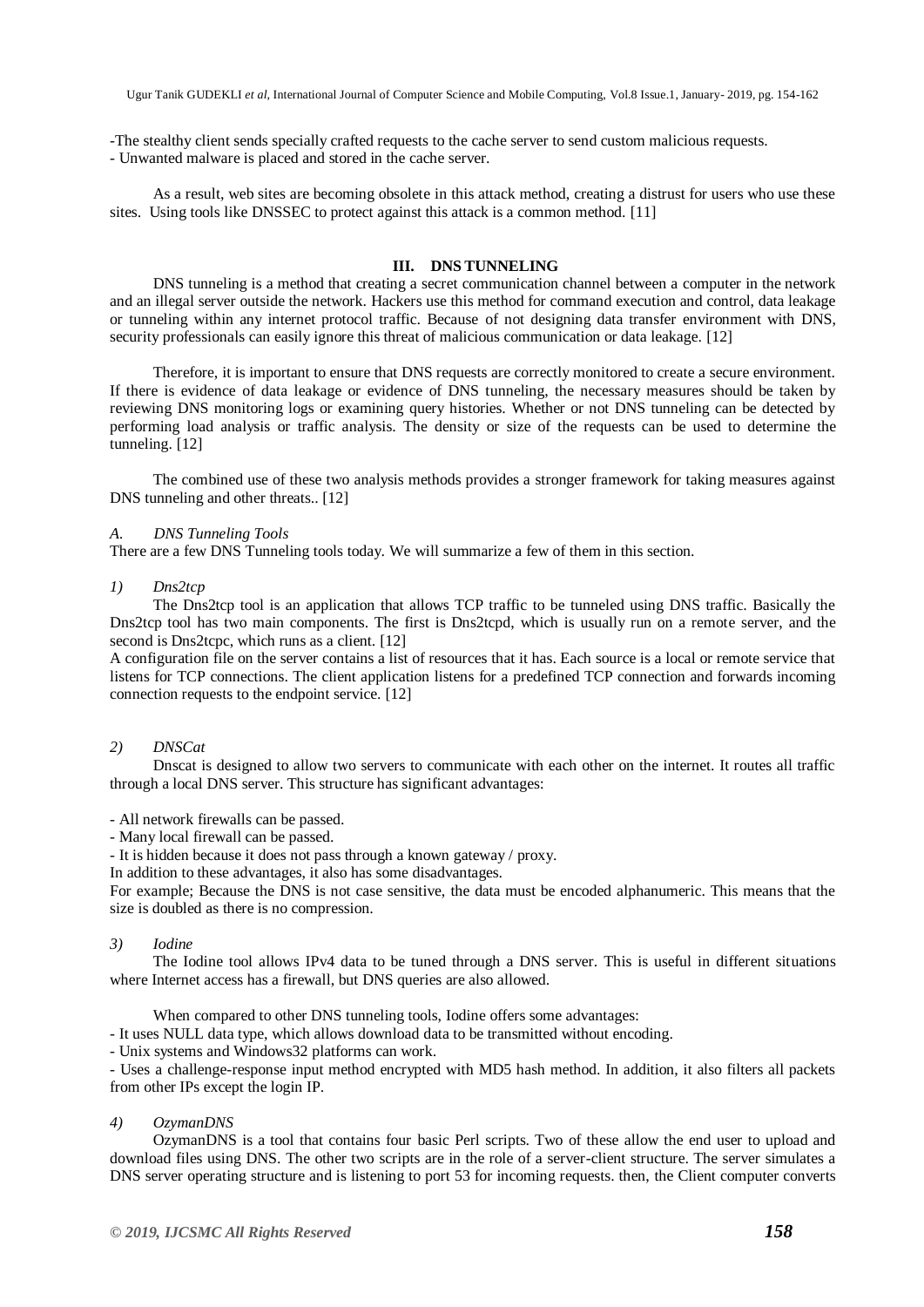the incoming data into DNS requests sent to a specific area. These two commands can be used to create a tunnel with SSH. The end user will have to manually map the ports to pass the traffic passing through the tunnel.

#### **IV. MEASUREMENTS**

We have 2 collection of DNS traffic. First collection consists of clean traffic. The other one contains tunneled traffic.

#### *A. Process*

We prepared a high-performance workstation with 2 network cards for aggregating the cleaned traffic. One of these interfaces is for management and was named -MGMT-. And the external dns network traffic was copied with network tapping tools to other network interface card and was named -DNS-.



We ran the Wireshark [13] application on the workstation and collected traffic packets on the DNS interface. We had to make sure that this network did not have any dns tunneling activity. So, we considered the collected dns data as clean data. Our Wireshark query for getting DNS traffic was:

"Dns or port 53"

Recursive queries:

udp port 53 and (udp[10]  $\&$  1 == 1) and src net not <net1> and src net not <net2>

We had 150mb pcap data file. It was equal to 13170 dns query line with their response. Pcap file includes lots of different queries to normal domains cause captured from a client daily traffic.

As far as we found in the measurements we made, the average of the packets in clean DNS traffic is 116 bytes. After this we started to create some tunneled dns traffic with DNS Tunneling tools on prepared network. And continued to collect data to create tunneled – dirty packet pool.

Like most tunneling technologies, DNS2TCP requires a public domain which can be used for the DNS tunneling. Once a public domain is configured and DNS2TCP software is installed, we can start DNS2TCP tool to run SSH/POP/SMTP or any other applications.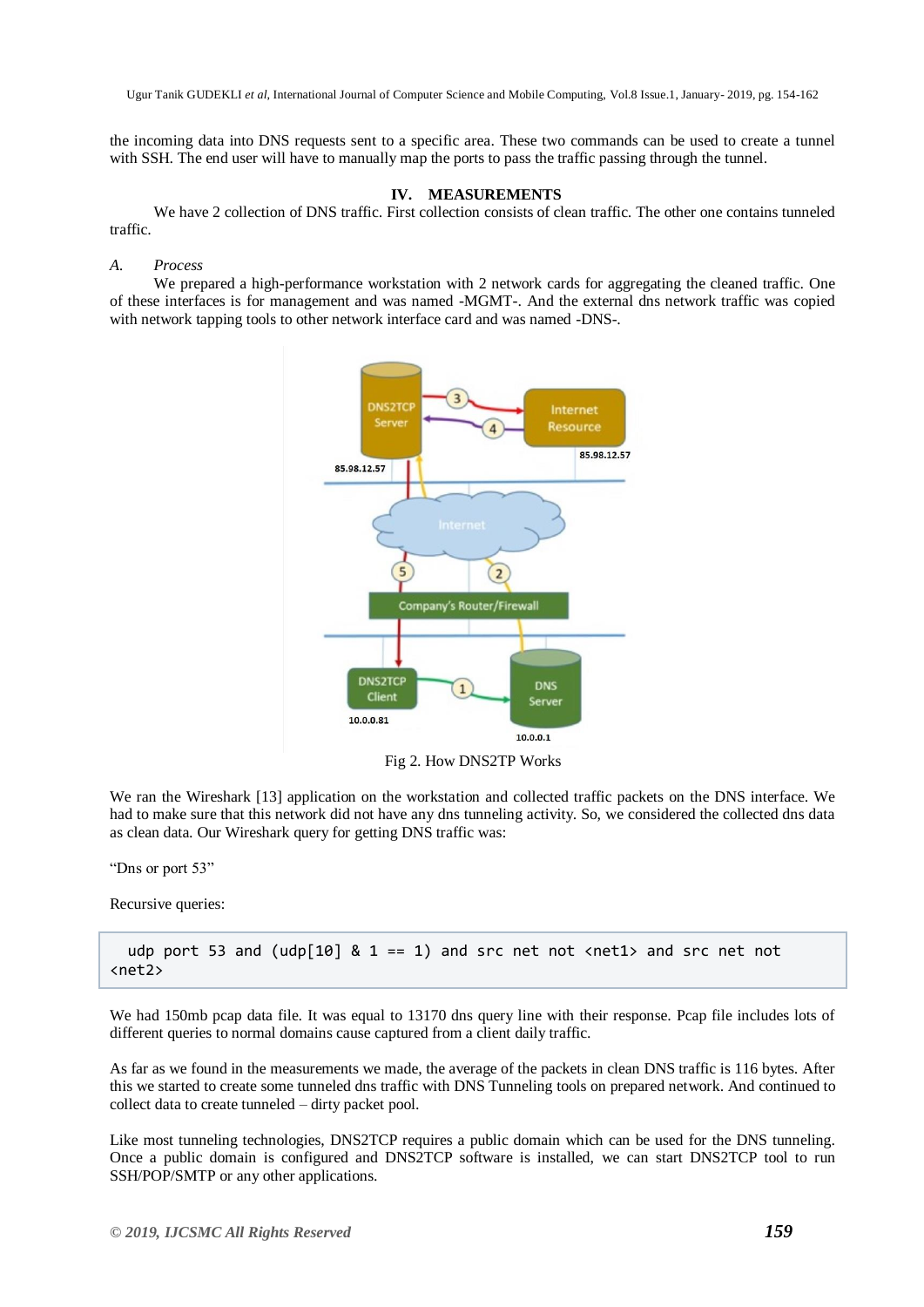We explained the detailed steps on how DNS2TCP works:

- Start DNS2TCP client from the laptop (in our setup, the IP address is 85.98.12.57), which has a default DNS server configuration (in our setup, the IP address is 10.0.0.1). When a user configures the DNS2TCP and starts an SSH session, the DNS2TCP client software will encapsulate SSH payloads into multiple subdomains on the pre-configured public tunneling domain and send these DNS subdomain requests to DNS server.
- Most domains can be resolved by DNS server without any issue, but for the DNS tunneling domain, (in our setup, we are using a fake domain, dns2tcp.tunnel.srt.blox), the DNS server cannot resolve them and will forward the request to the DNS2TCP server (the IP address is 10.0.0.81).
- The DNS2TCP server receives the DNS request, decapsulates the payload, and uses as a proxy to connect to the Internet resource. In our testbed, I setup an SSH server (85.98.12.57 – behind NAT – it has another internal IP) as Internet resource.
- Then Internet resource responds to the request and sends the payload to the DNS2TCP server.
- The DNS2TCP server encapsulates the response payload from the Internet into DNS response packet and sends back to the DNS2TCP client. The DNS2TCP client receives the DNS response traffic and decapsulates them. Then the client is able to receive all the response traffic from the Internet resource.

# *1) DNS2TCP Server*

Firstly, we install dns2tcp package in the Ubuntu guest OS.

apt-get install dns2tcp

Then we configure the DNS2TCP server options. The listing IP address is its local network interface 85.98.12.57, and the port number is the DNS port tcp/53. The domain we will use for DNS tunnel is dns2tcp.tunnel.srt.blox.

Since the DNS2TCP server has an IP address is 85.98.12.57, we put the listing IP address on this interface, and port number to be 53. In this study, we only focus on SSH session over DNS tunneling.



Last, we start DNS tunneling daemon by running the command below:

dns2tcpd –F –d 3 –f dns2tcpdrc

#### *2) DNS2TCP Client*

Like DNS2TCP server, first we need to install dns2tcp package in the Ubuntu guest OS. Second, we configure the DNS2TCP client as follows.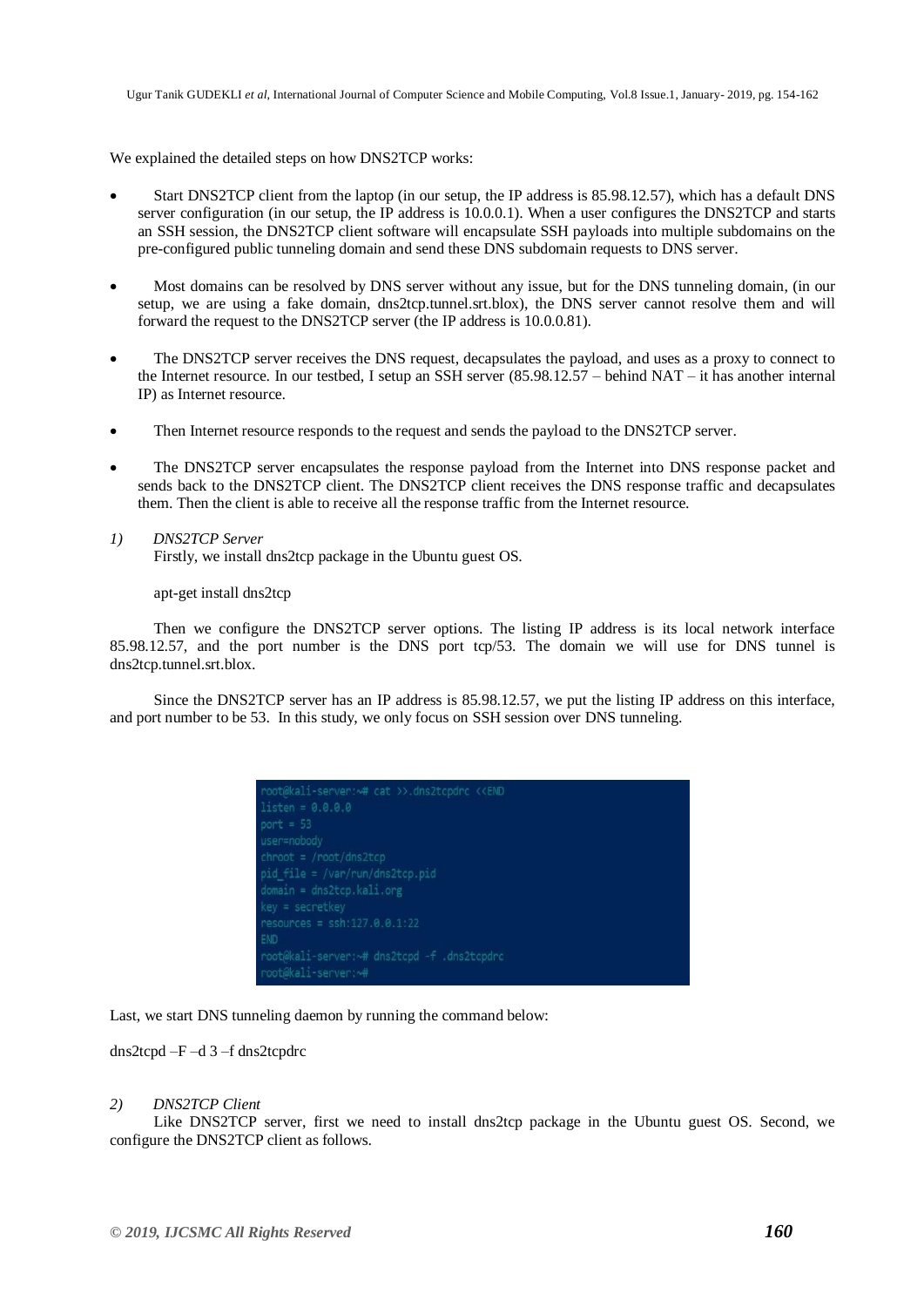

At last, we run DNS2TCP application as proxy in the client,

dns2tcpc –d 3 –f settings.tunnelclient.txt

Now, we can start SSH session to the SSH server 85.98.12.57 using DNS tunneling. ssh jxia@127.0.0.1 –p 2222 –D 8081

It should be able to connect to the SSH server through DNS tunneling channel.

#### *B. Results by Tool*

We observed that the average size of outgoing / incoming packets in the tunnel we made using Dns2Tcp tool is 208 bytes. Remember the average size of the packets in clean DNS traffic was 116 bytes.

If we accept the tunneled packet size is equal to near 208 byte its mean is that if packet size increase %79 of its average size the traffic is tunneled. Let's measure the result with this acceptance to see real packet size affect on DNS Tunneling.

When we check the acceptance criteria on tunneled and clean data pool we get the classification [14] table as shown:

| Classification         | Tunneled      | Clean  |
|------------------------|---------------|--------|
| Test<br><b>Says</b>    | TP:162        | FP:691 |
| Tunneled               |               |        |
| <b>Test Says Clean</b> | <b>FN:498</b> | TN:388 |

#### Table 1: Classificiation

TP: True Positive, Packet size is equal or over 208 bytes and it is really going to gudekli.com and tunneled.

FP: False Positive, Packet size is equal or over 208 bytes, but it is not a tunneled traffic.

FN: False Negative, Packet size is lower than 208 bytes, but it is a tunneled traffic because it is going gudekli.com TN: True Negative, Packet size is lower than 208 bytes and it is not a tunneled traffic in real

$$
Accuracy = \frac{TP + TN}{Total \text{Packets}} \rightarrow \frac{162 + 388}{1739} \rightarrow 0.31
$$

Fig 3. Accuracy Rate

We can see the numbers of packets besides classification table. Accuracy shows us querying only dns packet sizes to detect dns tunneling is not a good option with itself. And we will accept this ratio value as packet size coefficient value at our point scoring system in future work.

#### **V. CONCLUSIONS**

We see that checking only packet size for dns tunneling detection is not enough to get a over corrected detection. DNS Tunneling Detection require to calculate more subjects than packet size. In future work we will continue to analyze concurrent packet count in a second and also, we will try to do a real time reputation analyze for requested domain.